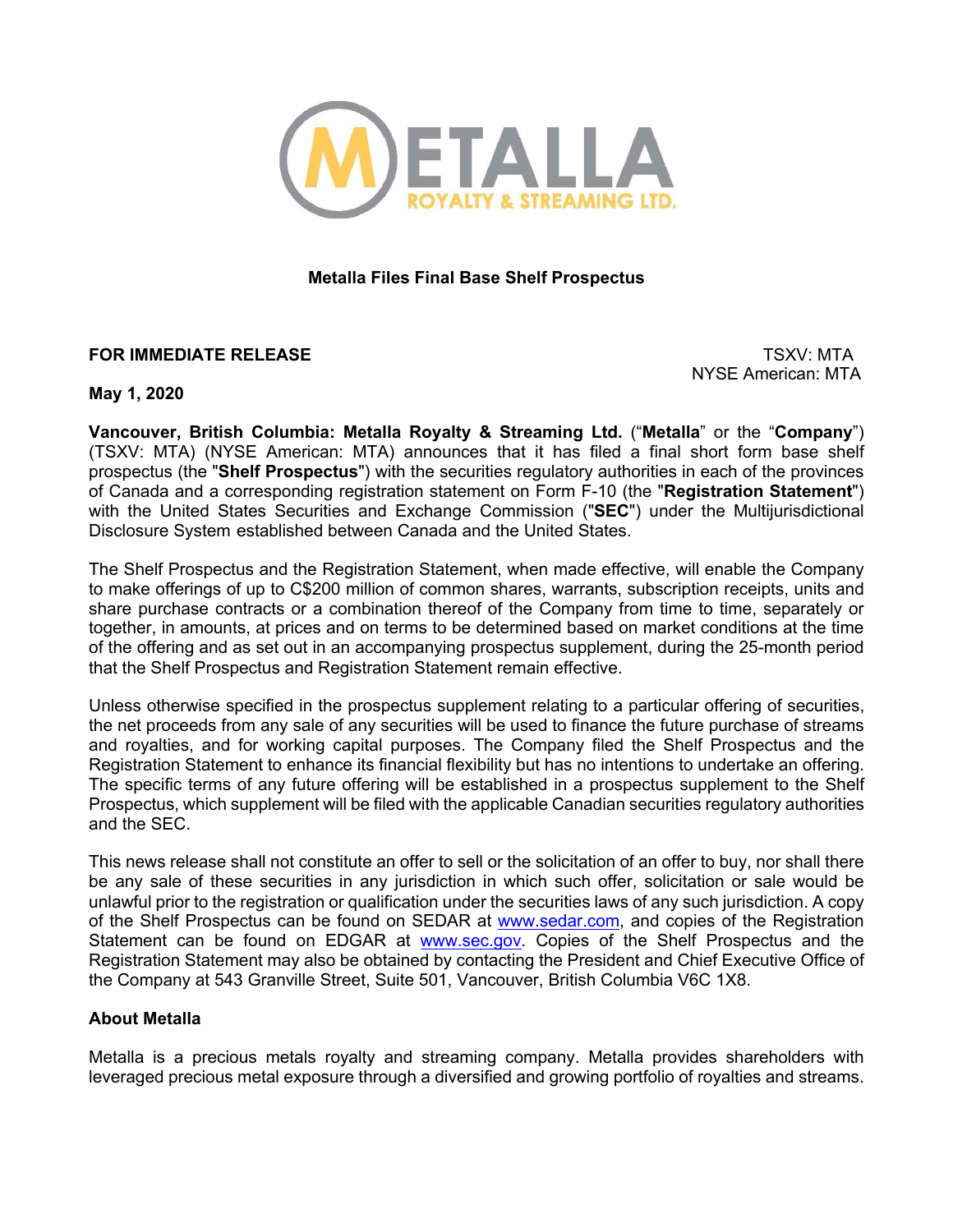#### **For further information, please visit our website at www.metallaroyalty.com**

### **ON BEHALF OF METALLA ROYALTY & STREAMING LTD.**

**(signed) "Brett Heath"**

**President and CEO**

### **CONTACT INFORMATION**

Metalla Royalty & Streaming Ltd.

Brett Heath, President & CEO Phone: 604-696-0741 Email: info@metallaroyalty.com

Kristina Pillon, Investor Relations Phone: 604-908-1695 Email: kristina@metallaroyalty.com

Website: www.metallaroyalty.com

### *Forward-Looking Information*

*This news release contains "forward-looking information" and "forward-looking statements" within the meaning of applicable securities laws (the "forward-looking statements"), within the meaning of applicable Canadian and United States securities legislation, including information pertaining any potential future offering(s) of securities pursuant to the Base Shelf Prospectus (and the use of proceeds therefrom),. Forward-looking statements are statements that are not historical facts and are generally, although not always, identified by words such as "expect", "plan", "anticipate", "project", "target", "potential", "schedule", "forecast", "budget", "estimate", "intend" or "believe" and similar expressions or their negative connotations, or that events or conditions "will", "would", "may", "could", "should" or "might" occur. All such forward-looking statements are based on the opinions and estimates of management as of the date such statements are made. These forward-looking statements are made as of the date of this news release. Readers are cautioned not to place undue reliance on forward-looking statements, as there can be no assurance that the future circumstances, outcomes or results anticipated in or implied by such forward-looking statements will occur or that plans, intentions or expectations upon which the forward-looking statements are based will occur. While we have based these forward-looking statements on our expectations about future events as at the date that such statements were prepared, the statements are not a guarantee that such future events will occur and are subject to risks, uncertainties, assumptions and other factors which could cause events or outcomes to differ materially from those expressed or implied by such forward-looking statements. Such factors and assumptions include, among others, the effects of general economic conditions, commodity prices, changing foreign exchange rates and actions by government and regulatory authorities and misjudgments in the course of preparing forward-looking statements. In addition, there are known and unknown risk factors which could cause our actual results, performance or achievements to differ materially from any future results, performance or achievements expressed or implied by the forward-looking statements. Known risk factors include risks associated with the impact of general business and economic conditions; the absence of control over mining operations from which Metalla will purchase precious metals or from which it will receive stream or royalty payments and risks related to those mining operations, including risks related to international operations, government and environmental regulation, delays in mine construction and operations, actual results of mining and current exploration activities, conclusions of economic evaluations and changes in project parameters as plans are refined; problems related to the ability to market precious metals or other metals; industry conditions, including commodity price fluctuations, interest and exchange rate fluctuations; interpretation by government entities of tax laws or the implementation of new tax laws; regulatory, political or economic developments in any of the countries where properties in which Metalla holds a royalty, stream or other interest are located or through which they are held; risks* related to the operators of the properties in which Metalla holds a royalty or stream or other interest, including changes in the *ownership and control of such operators; risks related to global pandemics, including the novel coronavirus (COVID-19) global health pandemic, and the spread of other viruses or pathogens; influence of macroeconomic developments; business opportunities that become available to, or are pursued by Metalla; reduced access to debt and equity capital; litigation; title, permit or license disputes related to interests on any of the properties in which Metalla holds a royalty, stream or other interest; the volatility of the stock market; competition; future sales or issuances of debt or equity securities; use of proceeds; dividend policy and future payment of dividends; liquidity; market for securities; enforcement of civil judgments; and risks relating to*